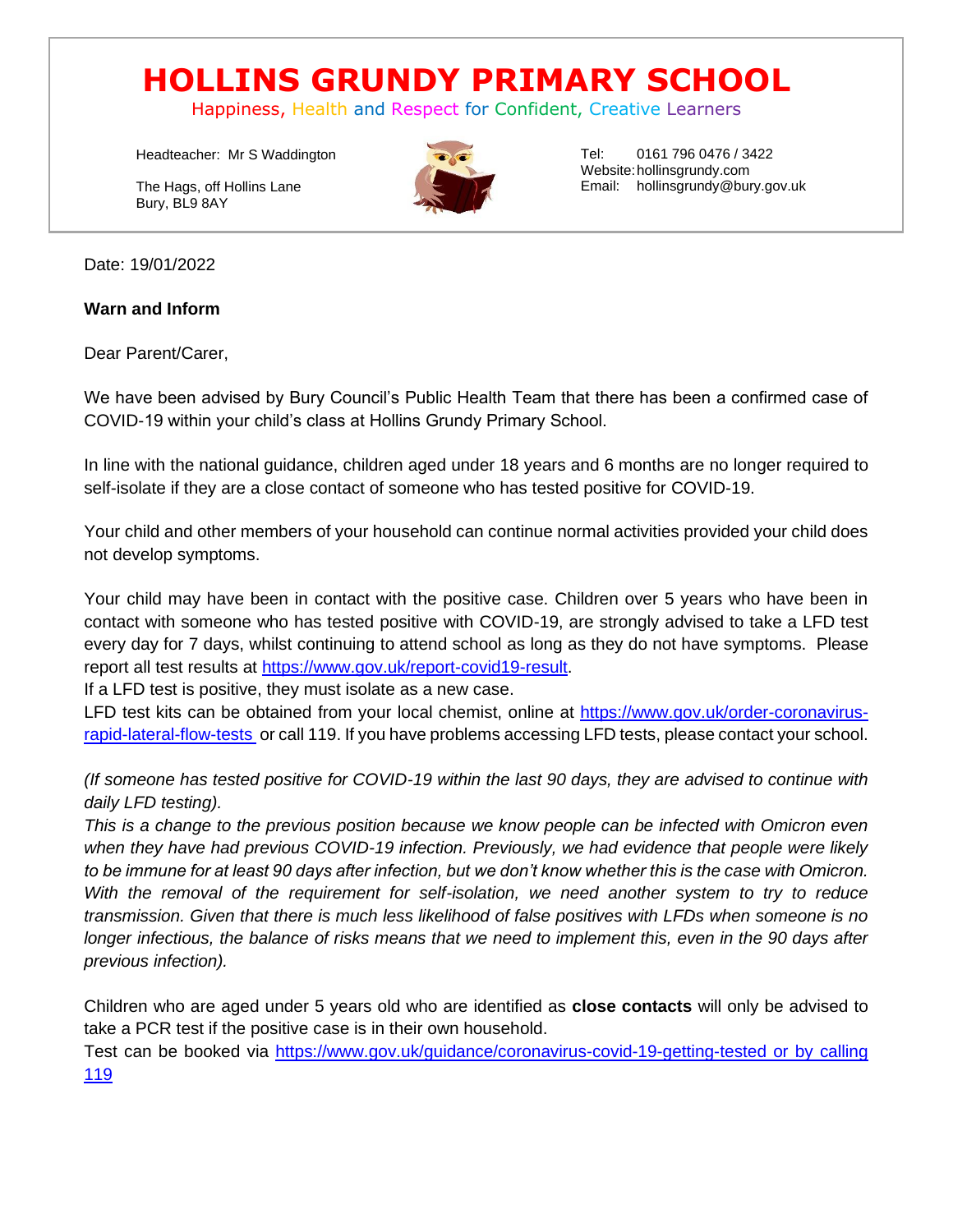## **What to do if your child develops symptoms of COVID-19**

If your child develops symptoms of COVID-19, they must isolate and you should arrange a PCR test for your child via<https://www.gov.uk/guidance/coronavirus-covid-19-getting-tested> or by calling 119.

If the test result is positive, your child will be required to self-isolate for a period of 10 days from the day that their symptoms started. Please inform us if your child has a positive test result.

Your child may be able to end their self-isolation period before the end of the 10 full days. They can take a LFD test on day 5 (as long as they do not have symptoms), and another LFD test on the following day (day 6). The second LFD test should be taken at least 24 hours later. If both these test results are negative, and they do not have a high temperature, they may end self-isolation after the second negative test result. For an example and diagram explaining further please visit

## [https://www.gov.uk/government/publications/covid-19-stay-at-home-guidance/stay-at-home-guidance](https://www.gov.uk/government/publications/covid-19-stay-at-home-guidance/stay-at-home-guidance-for-households-with-possible-coronavirus-covid-19-infection)[for-households-with-possible-coronavirus-covid-19-infection](https://www.gov.uk/government/publications/covid-19-stay-at-home-guidance/stay-at-home-guidance-for-households-with-possible-coronavirus-covid-19-infection)

If your child's test initial PCR result is negative, they can continue with their normal activities if they are well enough to do so.

Household contacts who are aged over 18 years and 6 months and not fully vaccinated, are legally required to self-isolate and should take a PCR test.

Household contacts who are,

- fully vaccinated
- or aged under 18 years and 6 months
- or have taken part in or are currently part of an approved COVID-19 vaccine trial
- or not able to get vaccinated for medical reasons.

Are NOT legally required to self-isolate but are strongly advised to take daily LFD tests for 7 days. Household contact must isolate if they develop symptoms and take a PCR test.

Household contacts who are aged under 5 years old not legally required to isolate but should take a PCR test.

#### **Symptoms of COVID-19**

If you or someone in your household develops symptoms of Covid-19, isolate and access a PCR test. The most common symptoms of coronavirus (COVID-19) are recent onset of:

- · new continuous cough and/or;
- · high temperature and/or;
- a loss of, or change in, normal sense of taste or smell (anosmia).